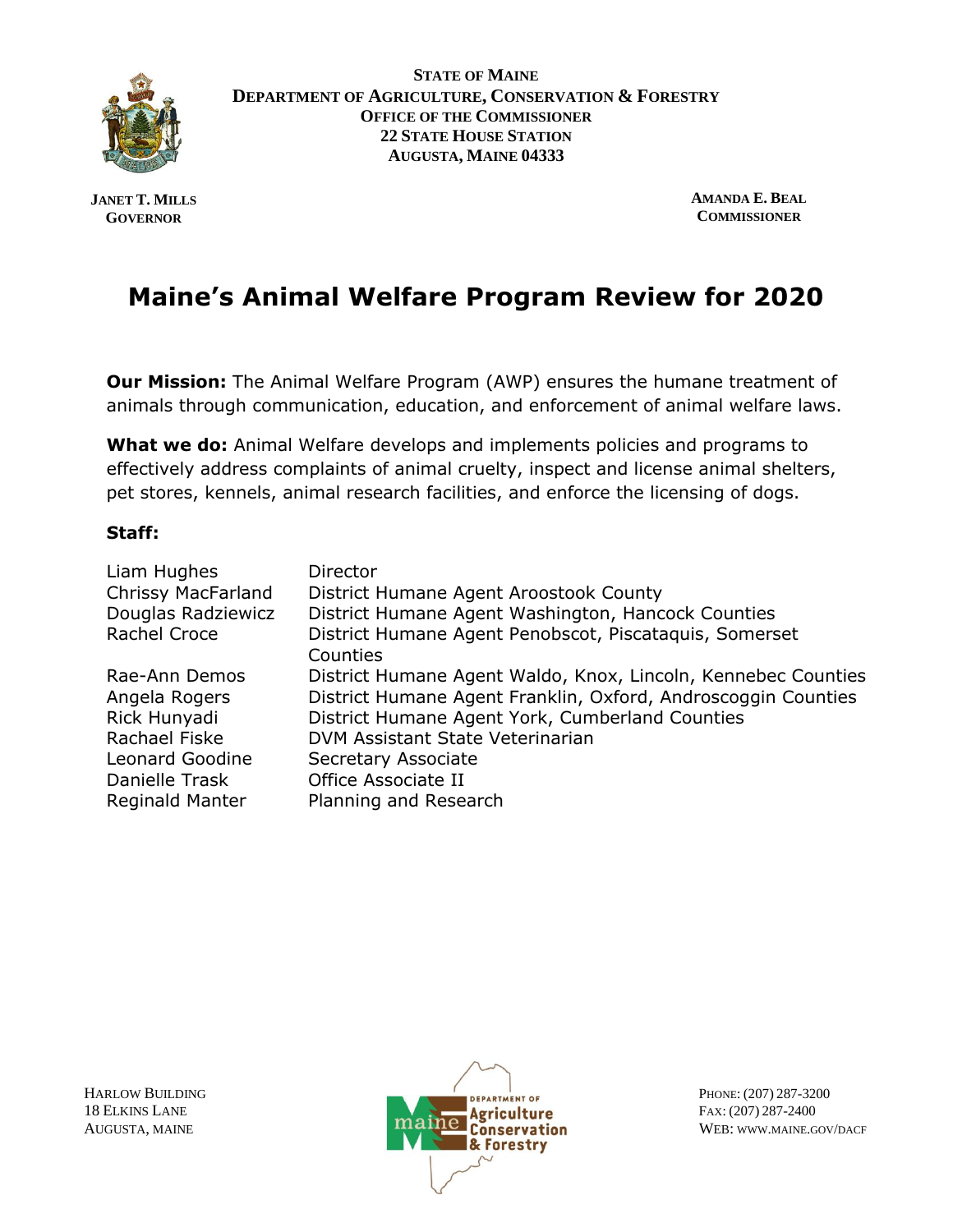#### **Note from the Director**

2020 was a very challenging year for everyone. COVID-19 has changed many things about how the Maine Animal Welfare Program responds to and plans for our operations. This spanned not just using PPE and social distancing, but also how this pandemic affected all our community partners that we work with at the animal shelters, veterinary offices, animal control officers, the courts, law enforcement, other state agencies, and the public at large. The Maine Animal Welfare program is only successful because of the partnerships we have created, and we want to acknowledge all of the hard work by these partners and our staff. As I write this, there is hope on the horizon for us all with the COVID-19 response, but we still have many challenges we need to face and find ways to respond no matter what the future may hold in store for us.

Liam Hughes Director of Maine Animal Welfare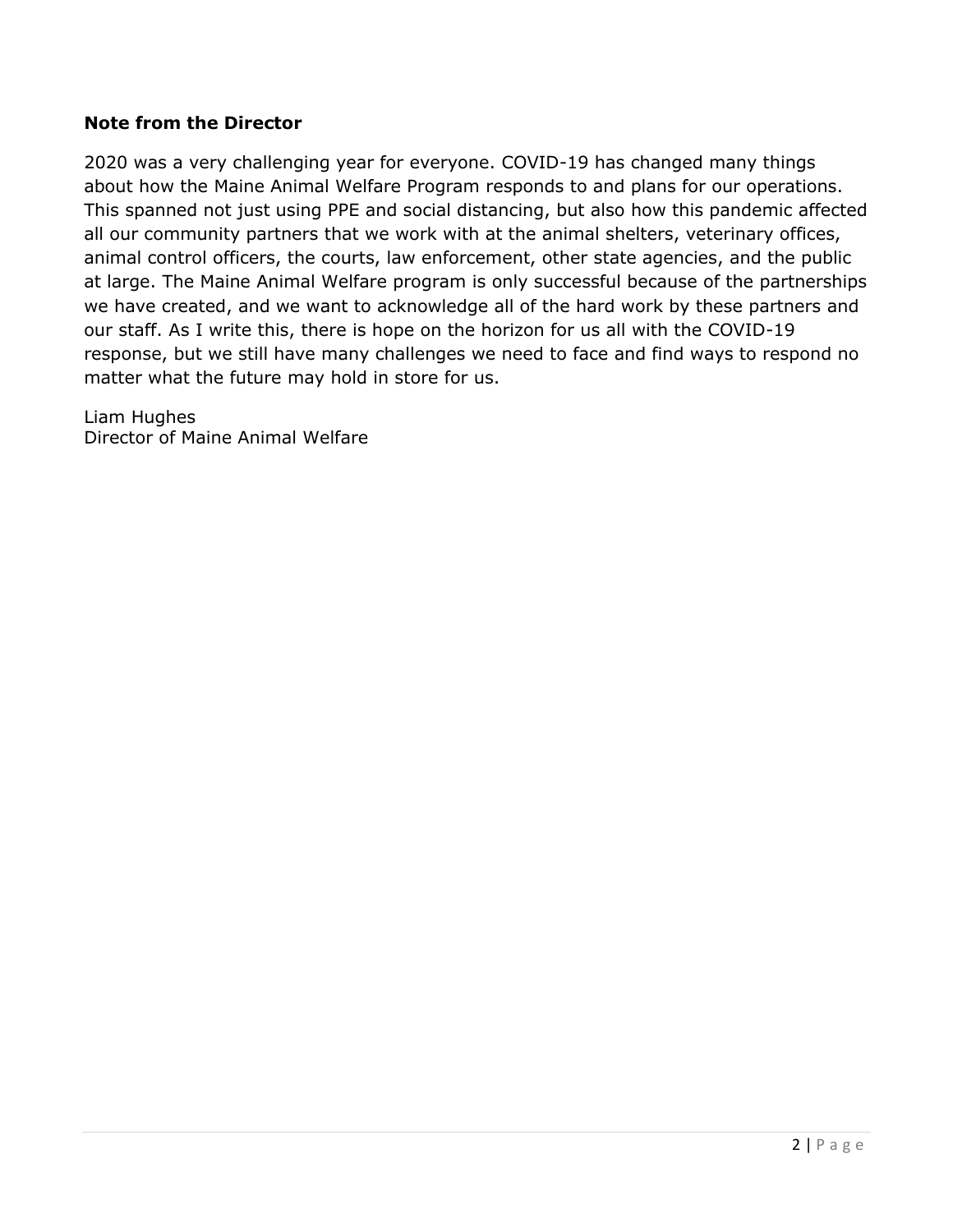### **Funding for the Animal Welfare Program**

Note: Finance and other data are collected either based on fiscal or calendar year. When referring to fiscal year it refers to data collected from July 1 to June 30. When referring to calendar year the data are collected from January 1 to December 31.



#### **Income Fiscal Year 2020**

| \$456,756 |
|-----------|
| \$220,006 |
| \$67,864  |
| \$549,000 |
| \$5,779   |
| \$4,037   |
| \$76,940  |
| \$8,494   |
| \$63,252  |
| \$3,803   |
|           |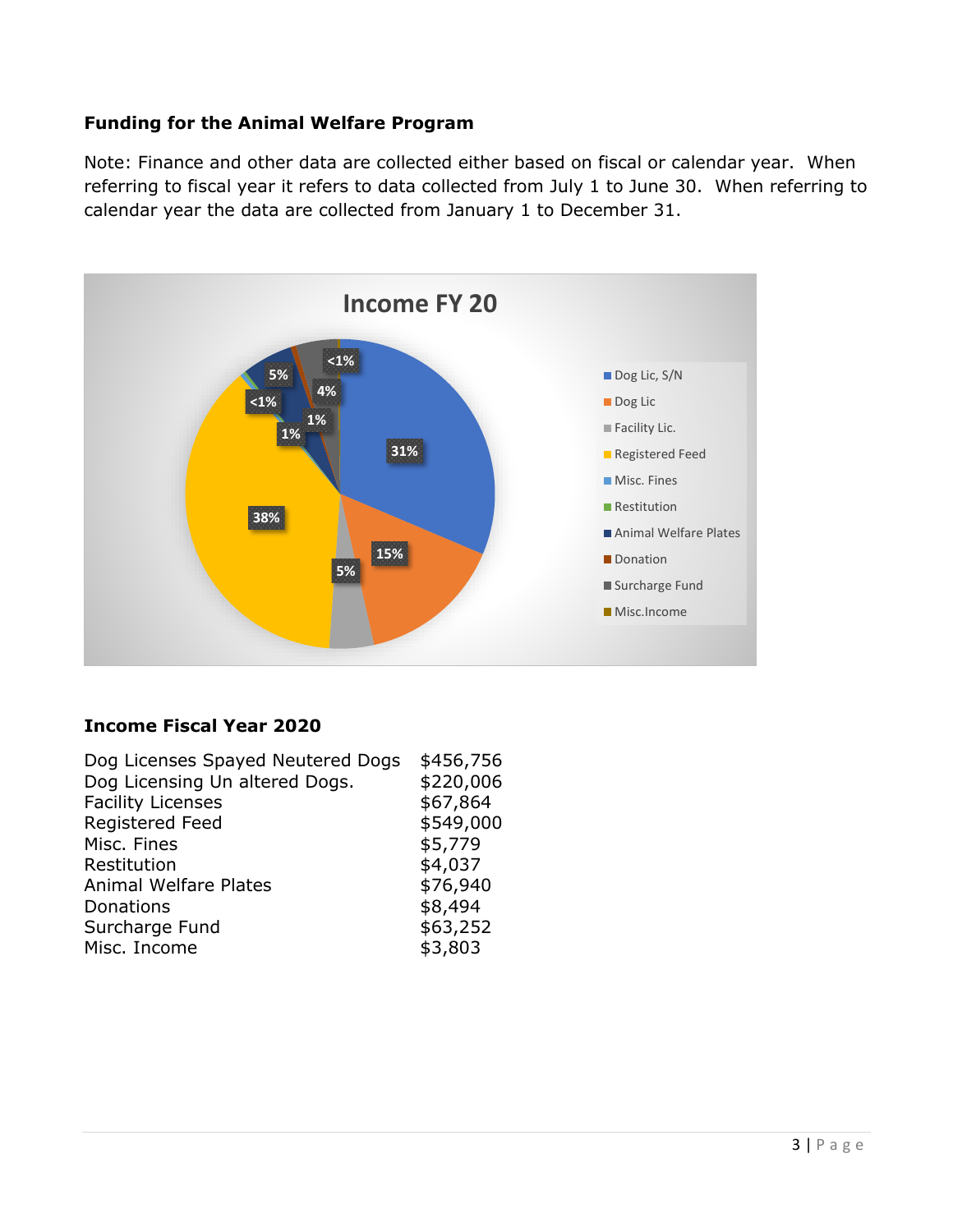

## **Expenditures FY20**

| Salaries and Benefits           | \$842,203 |
|---------------------------------|-----------|
| <b>Professional Fees</b>        | \$452,729 |
| <b>Travel</b>                   | \$2,246   |
| Rent                            | \$91,992  |
| <b>General Operating</b>        | \$115,995 |
| Tech                            | \$1,297   |
| Clothing                        | \$2,835   |
| <b>Supplies</b>                 | \$119,288 |
| Department Assessment Fee       | \$232,382 |
| <b>Statewide Assessment Fee</b> | \$46,126  |
| <b>Office Supplies</b>          | \$10,480  |
| <b>Employee Training</b>        | \$2,763   |
| Misc. Expenses                  | \$3,169   |
|                                 |           |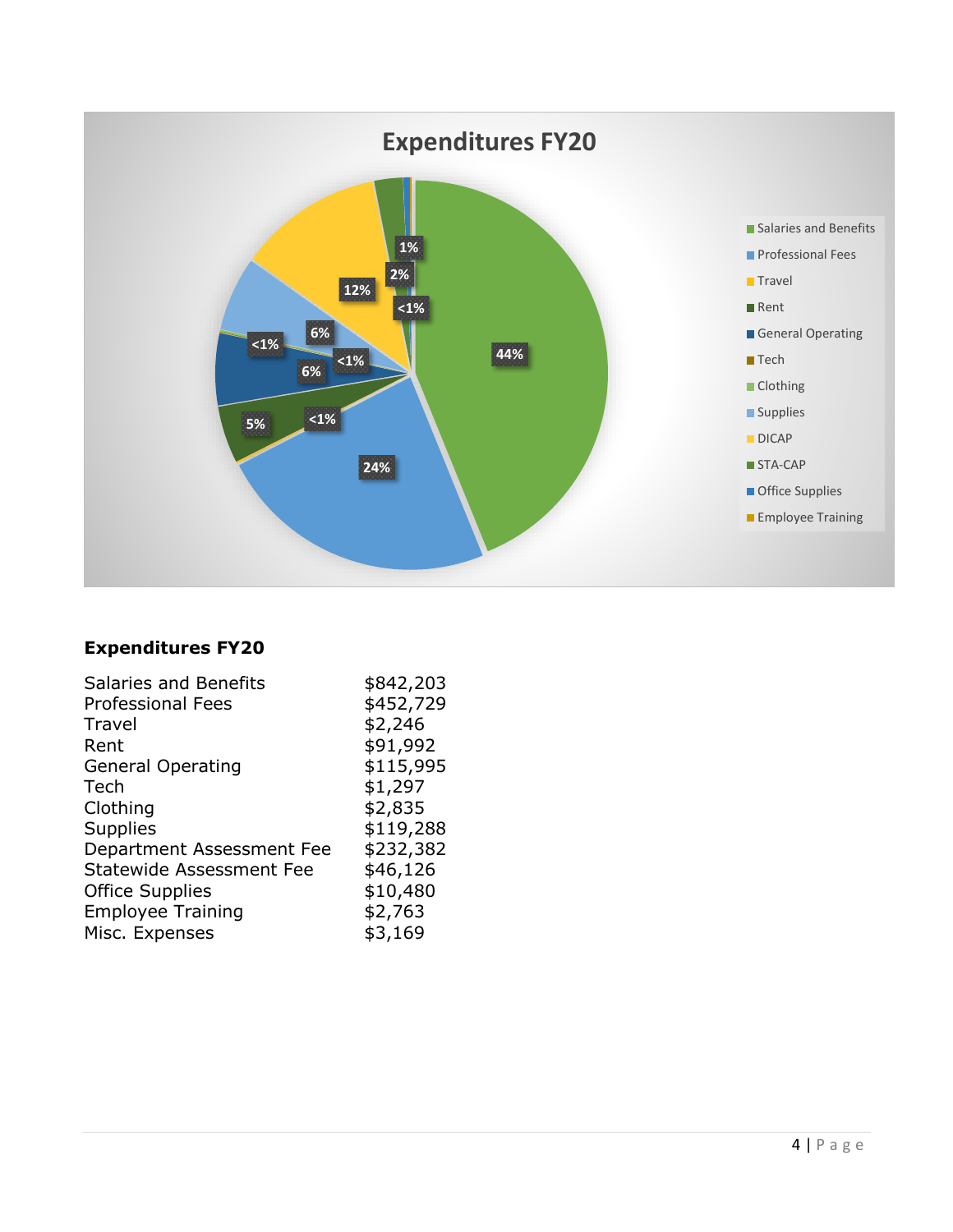## **Funding for Companion Animal Sterilization (Help Fix ME)**

The Help Fix ME (HFM) program has been in operation since 2005 and has helped spay and neuter thousands of dogs and cats across the State of Maine. The HFM program assists responsible pet owners to manage their pets and helps reduce the number of unwanted pets euthanized in animal shelters. It is designed to help people on government assistance or those that meet the income criteria.



#### **Help Fix ME Income FY20**

| <b>AWP License Plates</b> | \$76,940   |
|---------------------------|------------|
| Surcharge Fund            | \$171,360* |
| Donations                 | \$12,320   |
| Misc. Fees                | \$27,475   |
| Misc. Income              | \$24,508   |
| <b>Interest Earned</b>    | \$5,948    |
|                           |            |

**\*** The total represents all FY20 income earned from the pet food surcharge including a FY21 transfer to the fund.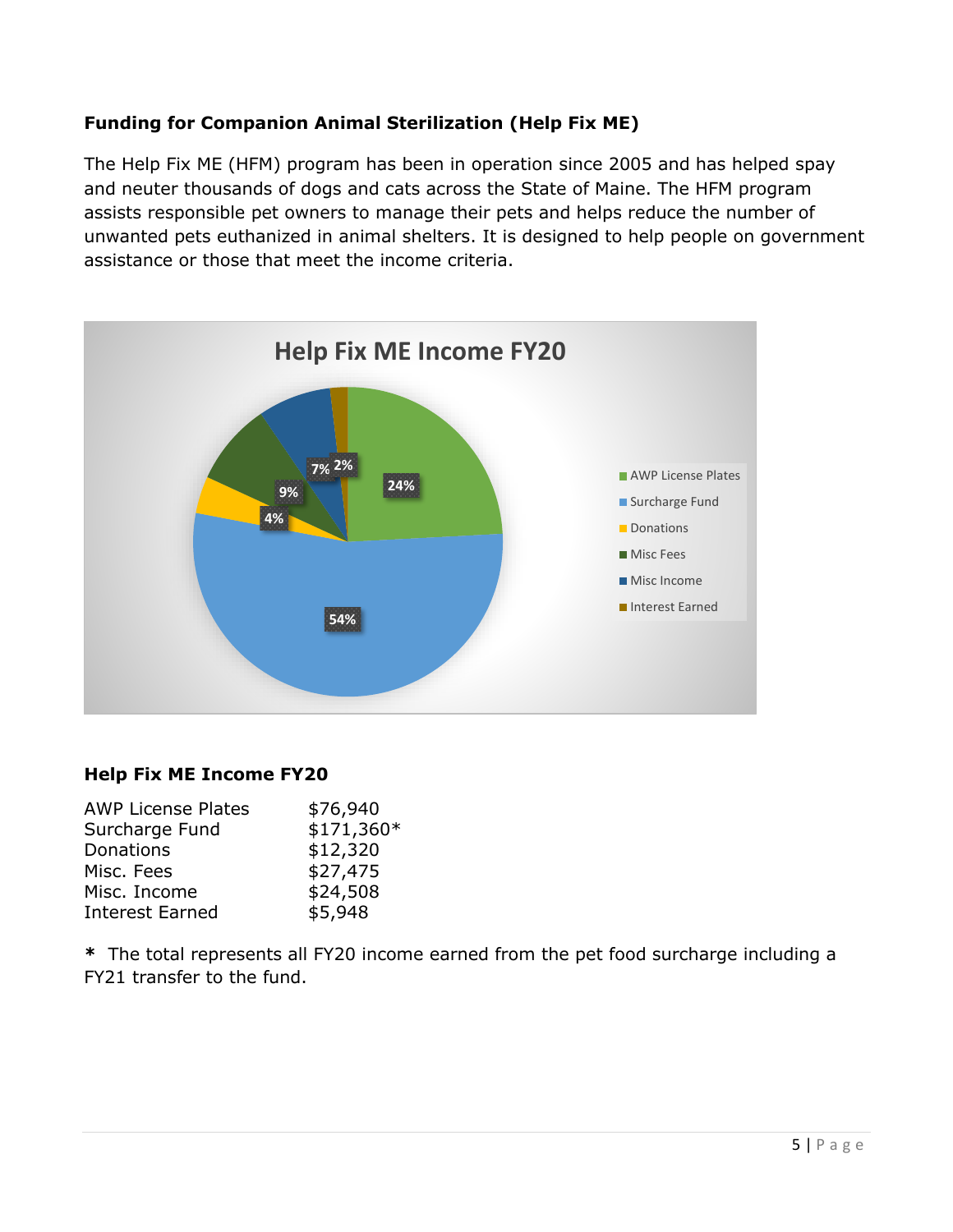

#### **Help Fix Me Expenditures**.

| Administration           | \$30,716  |
|--------------------------|-----------|
| <b>General Operating</b> | \$121,317 |
| Statewide Assessment Fee | \$4,539   |
| Misc. Expenses           | \$9,806   |

During the calendar year of 2020, HFM issued 1092 vouchers totaling \$115,852 used to spay and neuter dogs and cats in Maine. AWP conducts animal shelter surveys annually which have shown a majority of animals in the shelters are cats. Dogs being altered are predominantly large mix breed dogs such as pit bull type dogs, commonly found in Maine shelters. COVID-19 has had some unexpected complications to the HFM program. During the initial lockdown phase of the pandemic response, appointments at veterinary clinics became hard to find and supply shortages disrupted many clinics. As COVID-19 response has improved, Clinics and vet offices have started to slowly make new appointments and mobile clinics are targeting underserved areas of the state.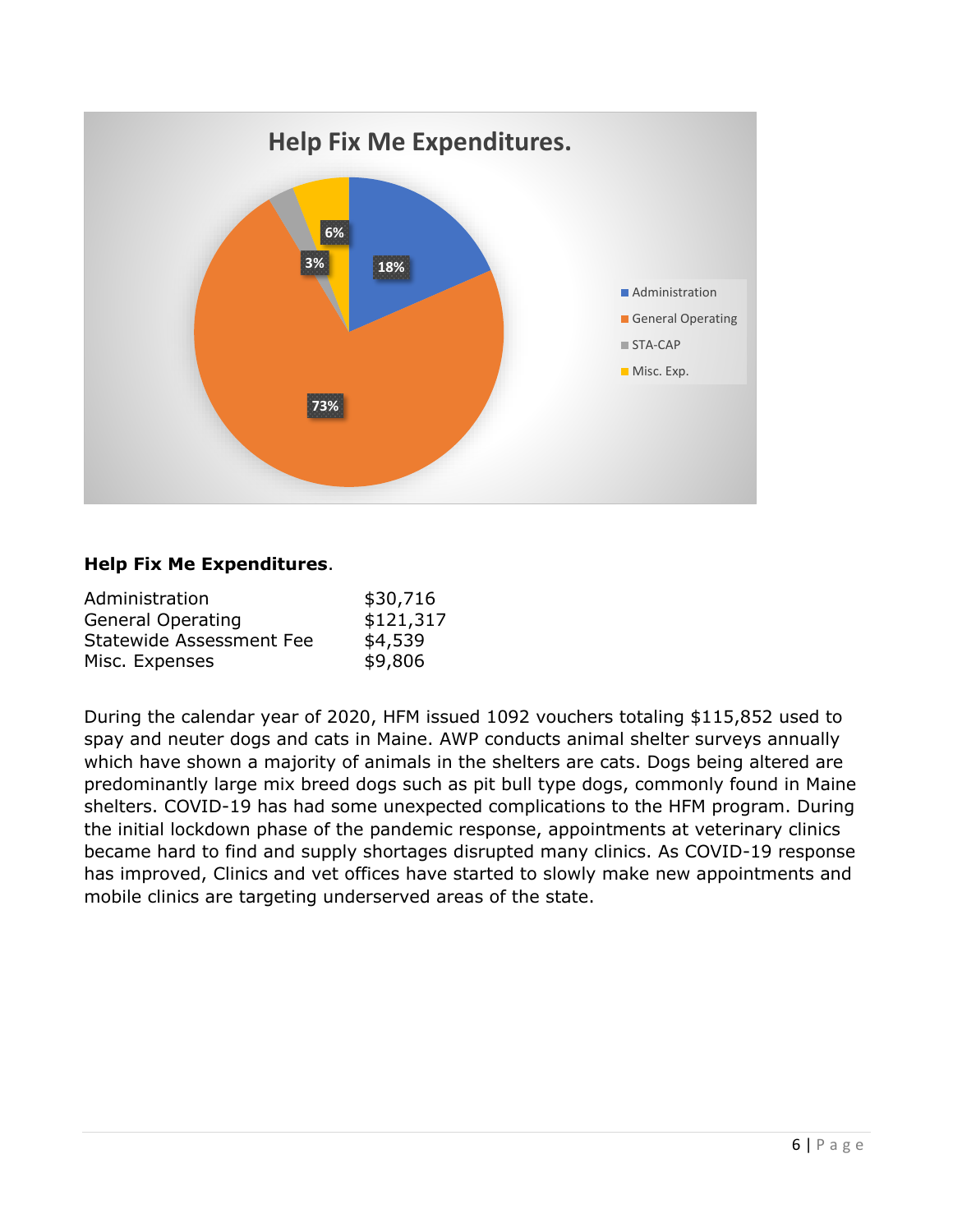#### **Animal Shelter Survey**

Since 2011, the Animal Welfare Program has been conducting surveys of the animal shelters to find out how many animals are being euthanized and how many are adding to the live release rate each year. Over the past few years, these surveys have found that the live release rate has increased, and the euthanasia rate has decreased dramatically. This is in part due to the hard work of the animal shelters and animal control officers (ACOs) throughout the state that help the Animal Welfare Program educate pet owners and share information about spay and neuter programs.

The live release rate refers to the animals that are not euthanized but placed in forever homes. This number shows that the people of Maine are doing great work preventing the euthanasia of unwanted animals.



|                 |     | Dog Cat Total  |  |
|-----------------|-----|----------------|--|
| Stray Impounded |     | 2540 6813 9353 |  |
| Surrendered     |     | 2271 6237 8508 |  |
| Transferred in  |     | 6130 3618 9748 |  |
| Born in shelter | 181 | 934 1115       |  |

Animals transferred into shelters reflect dogs and cats being imported from shelters from outside the State of Maine and from within the State of Maine.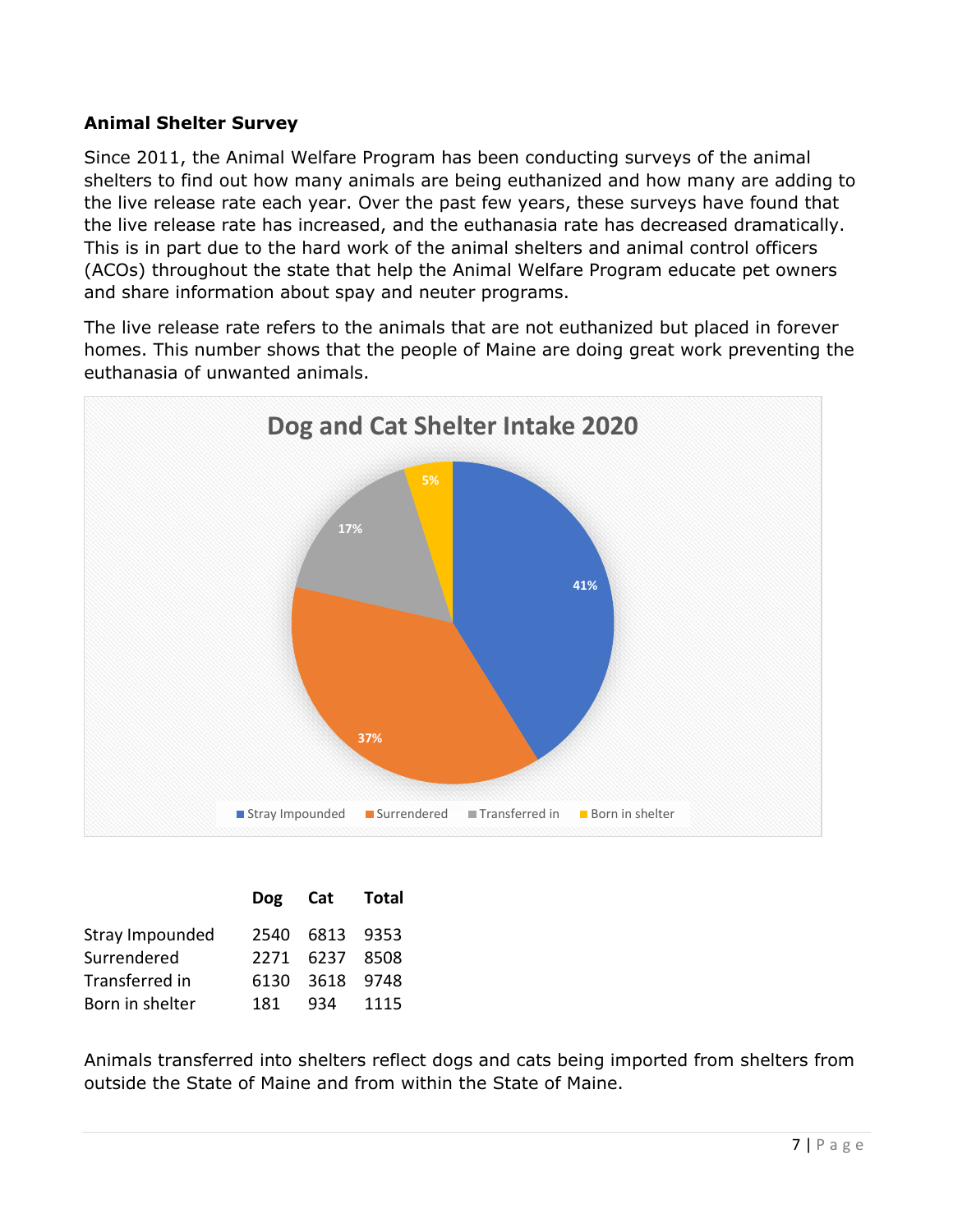

## **Dog and Cat Outcome 2020**

| Total            |
|------------------|
| 2701             |
| 8892 14972 23864 |
|                  |
|                  |
|                  |
|                  |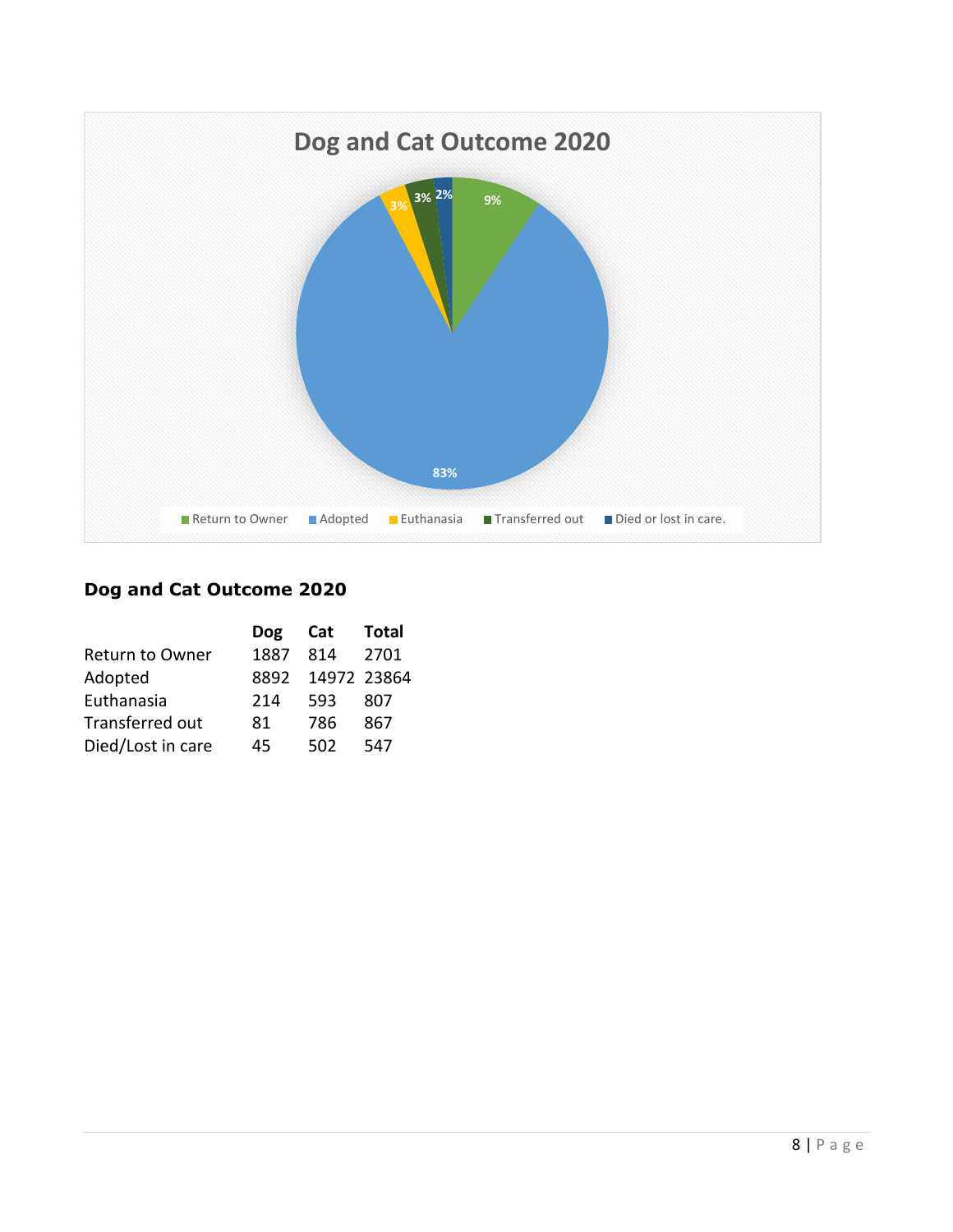

#### **Live release rate since 2011**

| 2020 | 95% |
|------|-----|
| 2019 | 96% |
| 2018 | 95% |
| 2017 | 95% |
| 2016 | 95% |
| 2015 | 93% |
| 2014 | 90% |
| 2013 | 88% |
| 2012 | 80% |
| 2011 | 72% |

It is important to note that the reason animals are being humanely euthanized in animal shelters across the state is because of sickness, disease, injury, or unmanageable aggression and not the lack of space or length of stay. In 2020, the Animal Welfare program held a euthanasia training class for animal shelter and vet office staff. The training covered proper euthanasia techniques and compassion fatigue. Future trainings will be available as requested.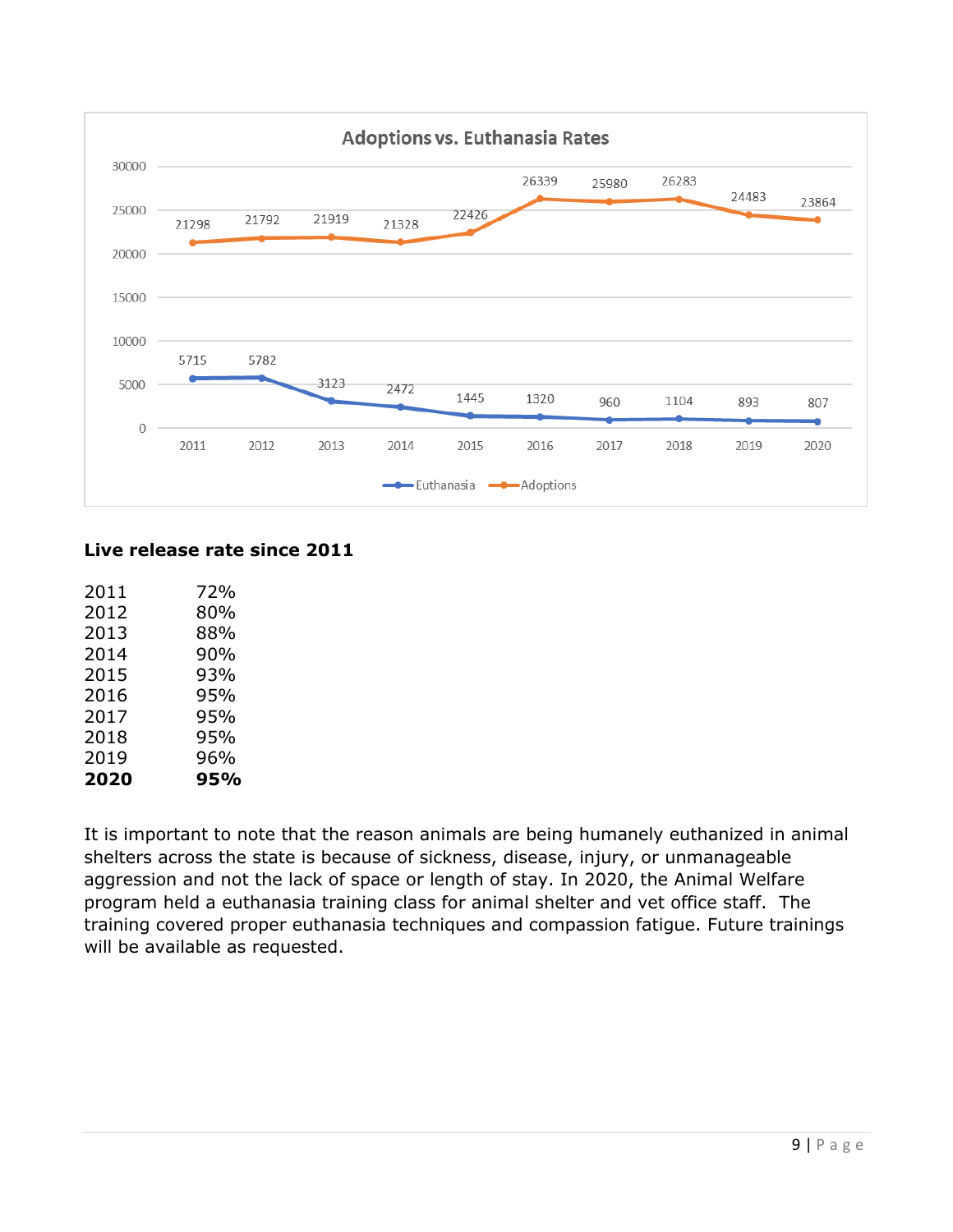#### **Licensed Facilities**

The Animal Welfare Program is responsible for the licensing and inspection of all animal shelters, pet stores, boarding kennels, breeding kennels and research facilities in the State of Maine. In 2020 there were 545 of these facilities in Maine. The AWP Humane Agents work with these facilities to maintain compliance and prevent disease outbreaks. COVID-19, staffing, scheduling issues and cruelty cases have slowed the response time for inspections. AWP is always working on improving inspection times and responses. Some of the larger cruelty cases that Animal Welfare has investigated over the past few years resulted from problems discovered during facility inspections.

- 227 Boarding Kennels
- 128 Breeding kennels
- 37 Pet stores
- 12 Research facilities
- 141 Animal Shelters and Rescues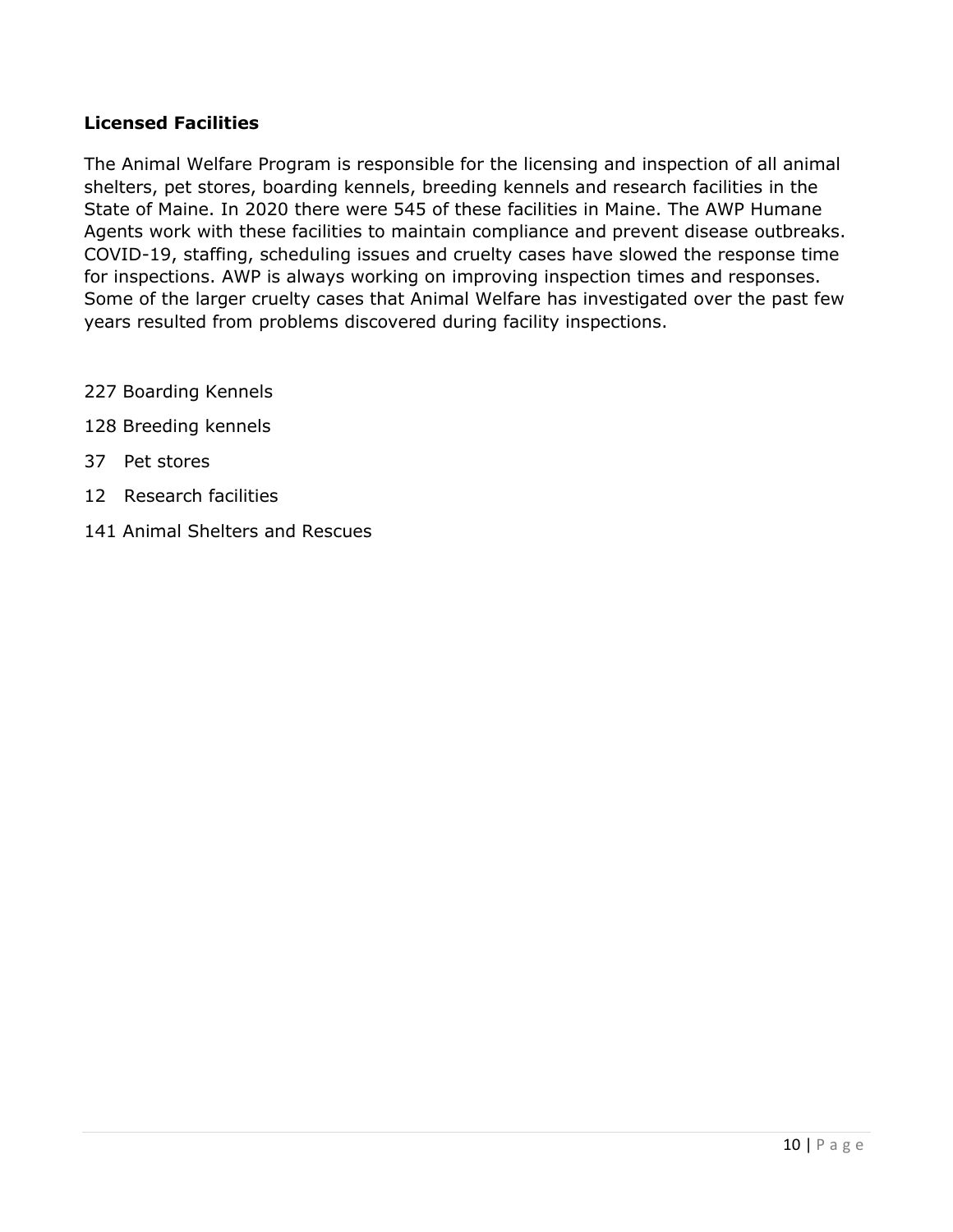## **Animal Complaints in 2020**

The AWP Program received 293 animal cruelty complaints in 2020. Some of the biggest challenges that the AWP dealt with were complaints spanning the backlog of cases at the courts and reduced support from animal shelters and veterinary offices due to reduced staffing. This did not slow response from AWP staff or stop any investigations. Delays within the court system have resulted in animals being kept as living evidence for extended periods of time.



This chart reflects animals taken into custody by the Animal Welfare Program and does not reflect animals taken into custody by Animal Control Officers.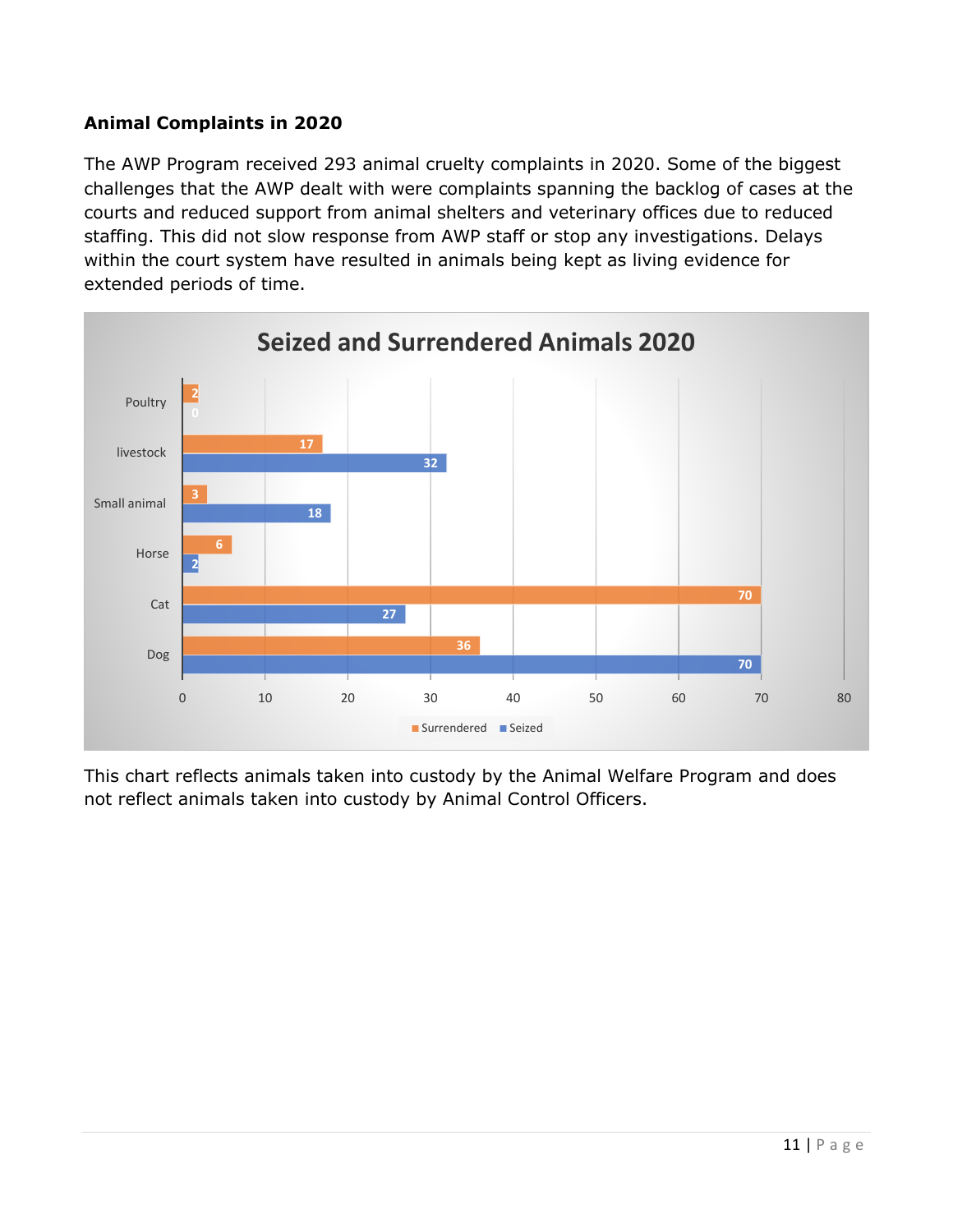## **Animal Control Officer (ACO) Reporting**

This is the third year of collecting and reporting data on ACO complaints. This information shows the different types of complaints Maine ACOs are responding to and helps AWP to plan for future trainings and look for potential issues that need to be addressed through rule, law or procedural changes.

| <b>ACO COMPLAINTS 2020</b>                                                                                                                                                                                                                                                                                                                                                                                                                                                                                                                                                                                   |              |
|--------------------------------------------------------------------------------------------------------------------------------------------------------------------------------------------------------------------------------------------------------------------------------------------------------------------------------------------------------------------------------------------------------------------------------------------------------------------------------------------------------------------------------------------------------------------------------------------------------------|--------------|
| <u>14415 / 4415 / Annual Architecture (15 April 16 April 16 April 16 April 16 April 16 April 16 April 16 April 16 April 16 April 16 April 16 April 16 April 16 April 16 April 16 April 16 April 16 April 16 April 16 April 16 Ap</u><br><b>THE RESIDENT OF STATE OF STATE OF STATE OF STATE OF STATE OF STATE OF STATE OF STATE OF STATE OF STATE OF STATE</b><br><b>MINIMUMINIMUMINI 590</b><br><b>MINIMUMININININI</b> 534<br>111<br>475<br><b>IIIIIIIIIIIIII</b><br><b>MINIMUMINIMUMINIMUMINI 2741</b><br>524<br>385<br>381<br>4125<br><u> 1989 - Andrea Stadt British Andrew Maria (b. 1989)</u><br>5791 |              |
|                                                                                                                                                                                                                                                                                                                                                                                                                                                                                                                                                                                                              | $\mathbf{1}$ |
| <b>III</b> Other                                                                                                                                                                                                                                                                                                                                                                                                                                                                                                                                                                                             | 4415         |
| <b>III</b> Wildlife Complaints                                                                                                                                                                                                                                                                                                                                                                                                                                                                                                                                                                               | 3170         |
| <b>III</b> Rabid Animal                                                                                                                                                                                                                                                                                                                                                                                                                                                                                                                                                                                      | 590          |
| <b>III</b> Cruelty Complaint                                                                                                                                                                                                                                                                                                                                                                                                                                                                                                                                                                                 | 534          |
| <b>III</b> Owner Insitutionlized                                                                                                                                                                                                                                                                                                                                                                                                                                                                                                                                                                             | 111          |
| <b>III</b> Animal Tresspass                                                                                                                                                                                                                                                                                                                                                                                                                                                                                                                                                                                  | 475          |
| <b>III</b> Cat Complaints                                                                                                                                                                                                                                                                                                                                                                                                                                                                                                                                                                                    | 2741         |
| <b>III</b> Stray Livestock                                                                                                                                                                                                                                                                                                                                                                                                                                                                                                                                                                                   | 524          |
| <b>III</b> Vaccination Violation                                                                                                                                                                                                                                                                                                                                                                                                                                                                                                                                                                             | 385          |
| <b>III</b> Dangous Dog                                                                                                                                                                                                                                                                                                                                                                                                                                                                                                                                                                                       | 381          |
| <b>III</b> Dog License                                                                                                                                                                                                                                                                                                                                                                                                                                                                                                                                                                                       | 4125         |
| <b>III</b> Dogs at Large                                                                                                                                                                                                                                                                                                                                                                                                                                                                                                                                                                                     | 5791         |